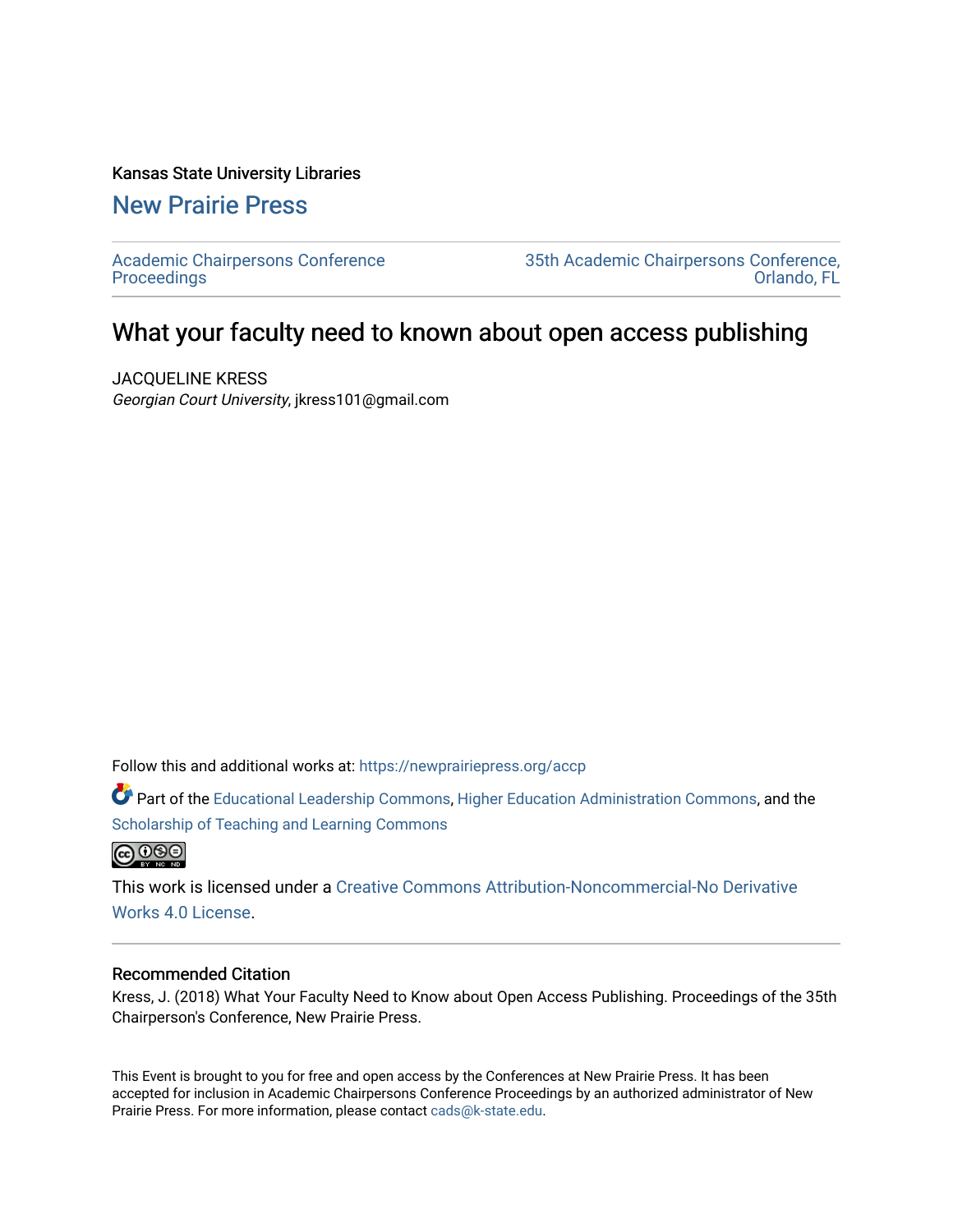1. **Presentation Title:** What Your Faculty Need to Know about Open Access Publishing

## 2. **Presenter Information-Primary presenter short biographical sketch:**

Dr. Jackie Kress, Professor of Education at Georgian Court University (NJ), holds a doctorate from Rutgers University (NJ) and teaches in the University's School of Education. She is the author of several teachers' resource books. Dr. Kress provides faculty development on instructional strategies, curriculum development, performance assessment, accreditation, and faculty evaluation in the US and abroad. She also served in deanships in education, professional services, and quality assurance and as a senior state higher education administrator and policymaker.

- 3. **Disciplines:** Higher education administration; faculty evaluation; professional development; educational leadership; evidence-based decision-making
- 4. **Presentation theme**: This presentation addresses the conference theme: Operating the Department
- 5. **Presentation Type**: Best practice presentation.
- **6. Abstract**: Scholarly publication is a factor in faculty evaluation. Online journals--open access (OA) and traditional—are now available. Views about OA journals are often controversial, and have even affected tenure and promotion decisions. This session reviews facts about OA and provides exemplar materials to use to review/revise your publication policies.
- 7. **Keywords:** Faculty scholarship; open-access journals; predatory publishers; rank-and-tenure decisions; personnel decisions; scholarship standards; scholarship policies
- 8. **Creative Commons License**: Attribution-Non-Commercial CC BY-NC
- 9. **Presentation Documents**: Description of the Session (300-500 words)

The publication in scholarly journals has been the core means of disseminating research findings and new evidence-based ideas since the first science journals were published more than 350 years ago (Open Science Initiative Working Group 2015). For tenure-track faculty at most colleges and universities, scholarly productivity and publication are not simply by-products of their professional activities, but required artifacts of their professional qualifications for tenure and promotion. In addition, there are indications that as institutional competition for students and funding has increased, so also has the demand for scholarly publications that enhance institutional reputations, not just the reputation of the faculty who authored the work (Green 2008; Gardner and Veliz 2014). In recent years, there has been an explosion in the number of journals with, by one count, more than 36,000 currently available for researchers to choose from as the repository for their critical scholarly work (Open Science Initiative Working Group 2015).

With so many journal options, open access and traditional, what criteria are best to use to select a publisher and venue? In recent years, scholars and others have debated this question rather vigorously (Conte, nd; Prater, nd; Schroter, Tite, and Smith 2005). Some warn that open access (OA) journals may be predatory and of low quality (Berger, 2015, Beall 2014); others argue OA journals enhance visibility and can drive the impact of one's research (Hajjem et al. 2005). Some institutions encourage OA publication and willingly pay the publisher's article processing changes (APC), while others have denied tenure or promotion to faculty who published in OA journals considering publishers who have APCs as nothing more than vanity presses (Burleson 2015). There are many viewpoints and many misunderstandings about OA journals, but one thing is clear—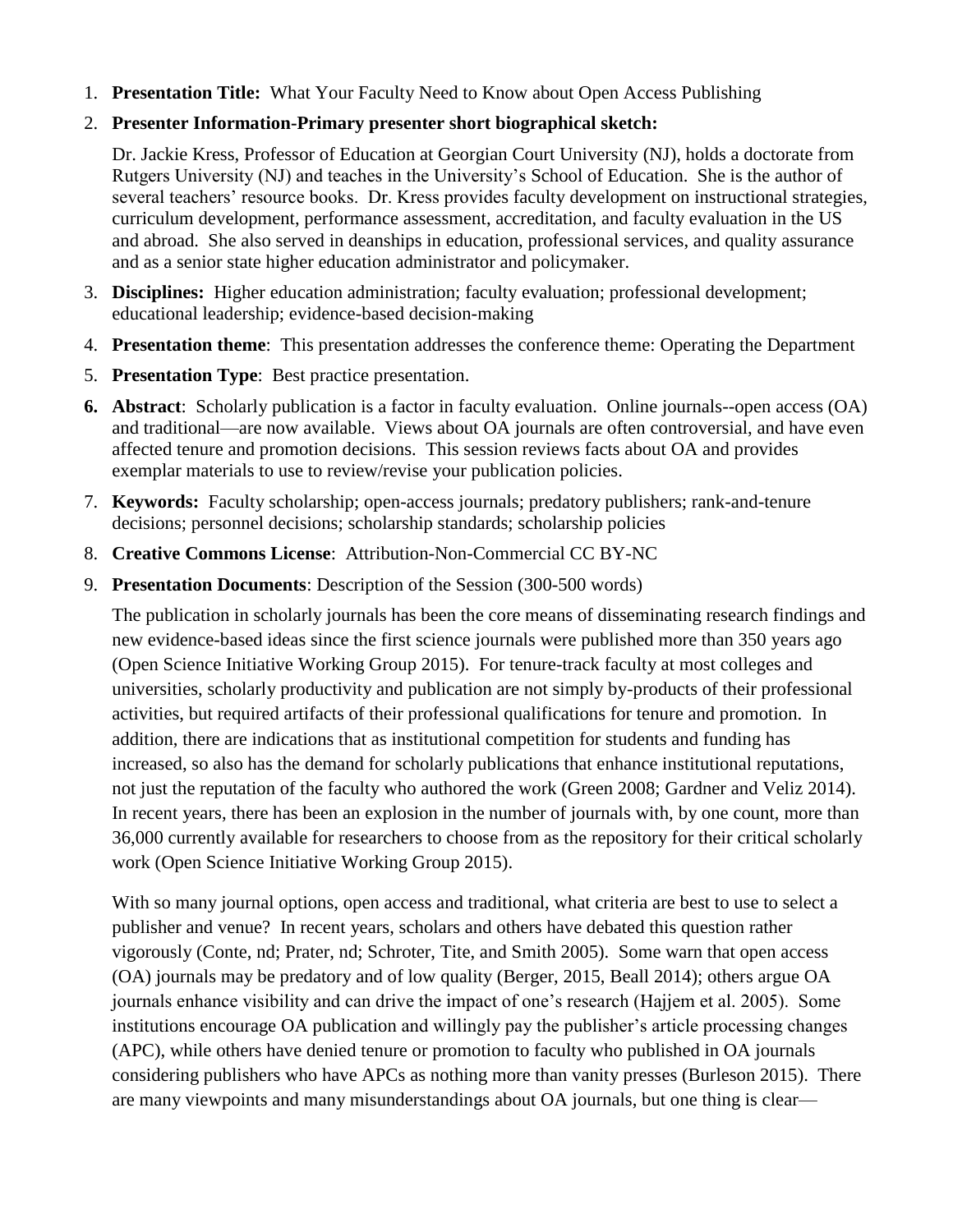departments and colleges need to have a clear understanding of the facts and that they promulgate policies that adequately guide faculty scholarship and publication.

This session will provide background information about OA journals and give participants opportunities to share their personal and institutional views and policies related to publication venues. In addition, participants will consider exemplar materials, including an FAQ, criteria for identifying questionable or predatory journals, and draft policies, that may be helpful in reviewing and revising their department/school criteria.